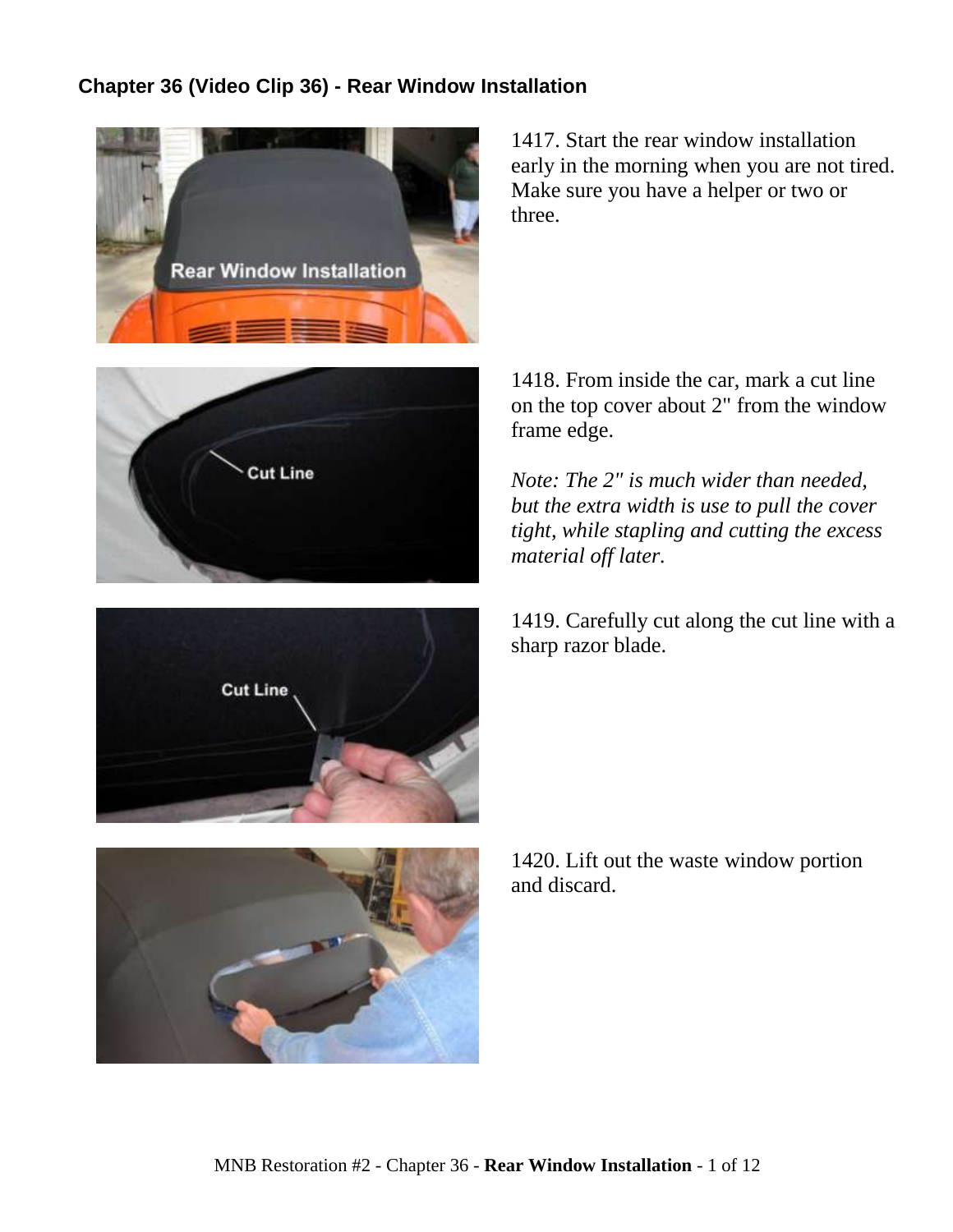



1421. Malcolm, peering out the newly cut opening for the rear window.

1422. Next cut slits in the corners of the rear window, to allow the top cover to fold over and staple.

1423. My son, Neil Beasley stapling the top cover to the interior wood frame.



1424. Vic holding the top cover up, so I could spread glue on the underside of the top and on the exposed edge of the frame.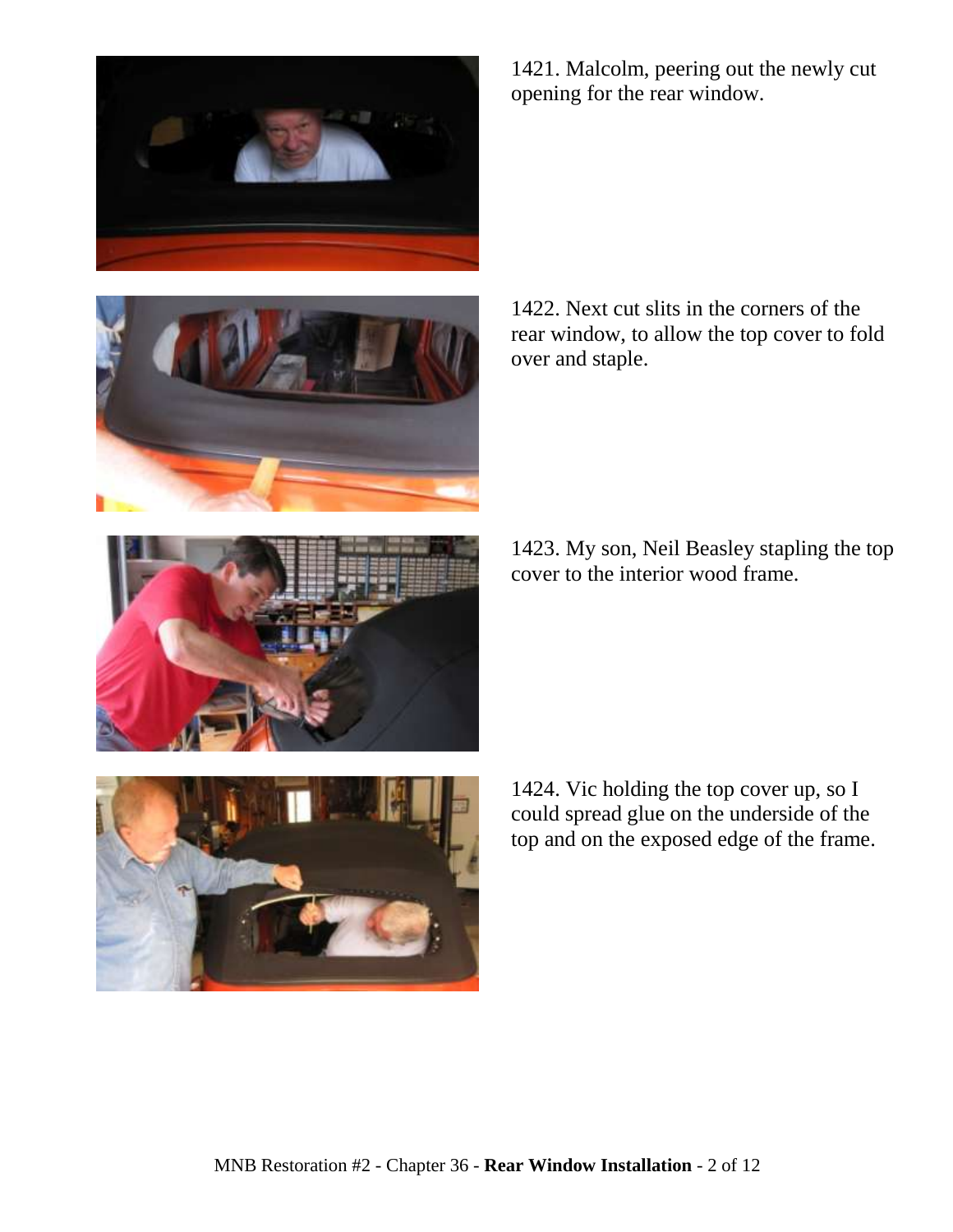







1425. The top cover shown stapled to the wood frame.

1426. Excess top cover material shown cut off.

1427. Rear window opening is now ready for frame and glass.

1428. Clean both sides of the rear window glass with Windex.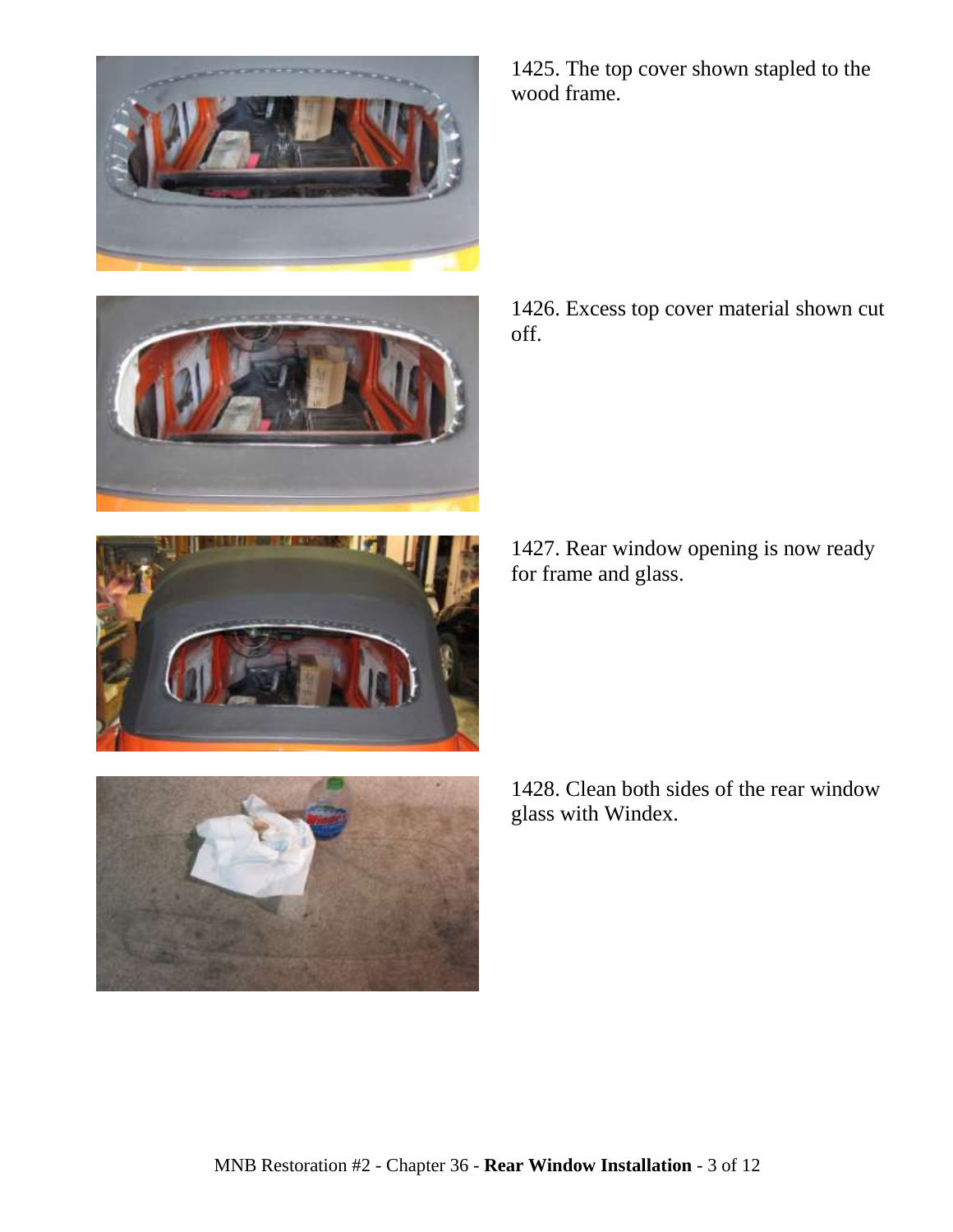

**Window Slot on Inside Rubber** 

**Outside Car** 

**Narrow Slot** 

1429. Lay the rear seal on the glass according to the final position, similar to the front windshield installation in chapter 29. I put the narrow slot on the outside and the deep slot on the inside of the car as shown.

1430. Carefully, pull the seal to catch on one of the corners and hold the seal tightly against the glass as done for the front windshield installation in chapter 29.

1431. Use a bungee cord for a third hand.

*Work on this section - 3 hours*

1432. After, two unsuccessful attempts to install the window in the car, we gave up. Vic, found a convertible top/glass person that would look at it for us.

*Work on this section - 4 hours*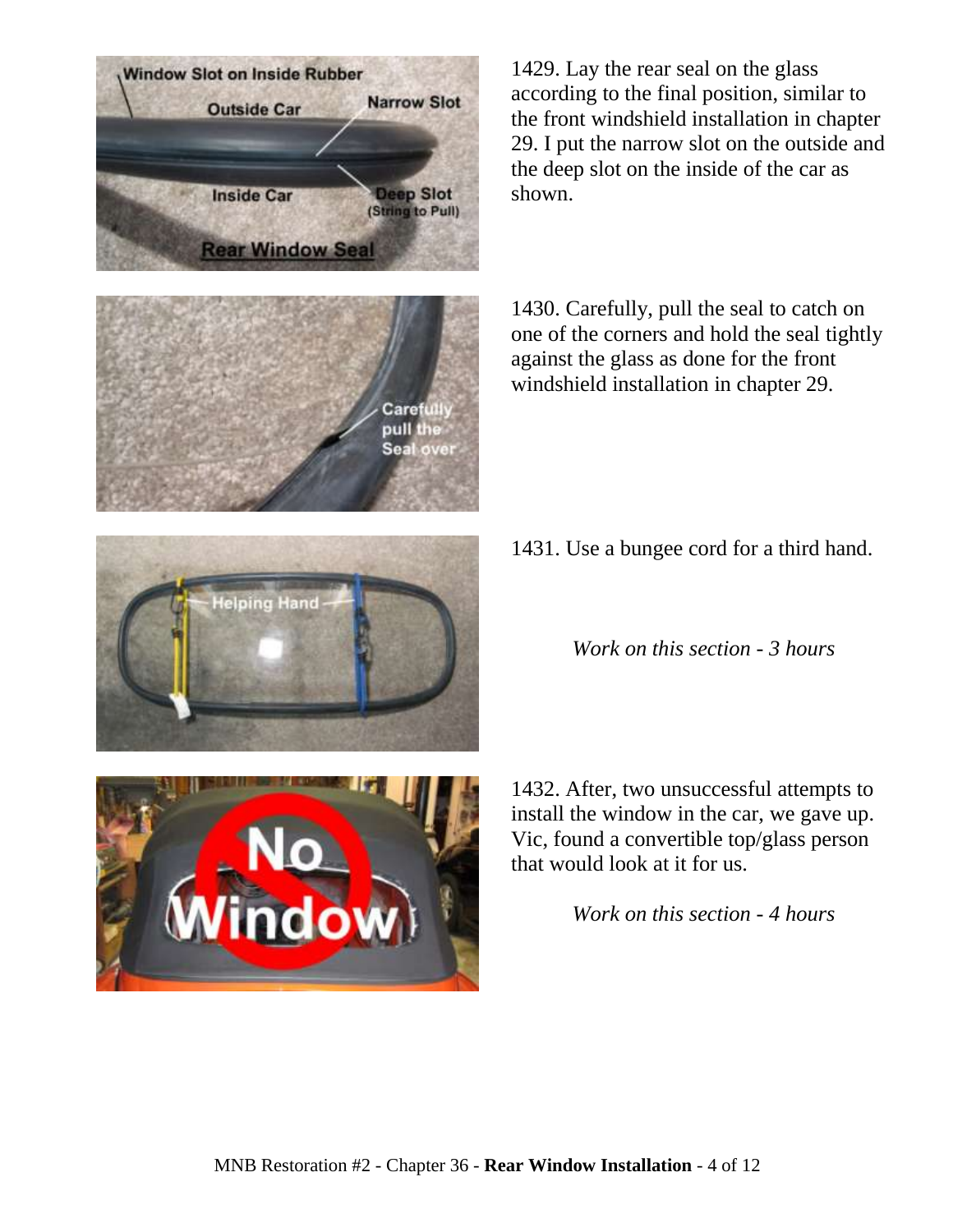





1435. Finally on Friday Jan 27, the weather was good, so off Vic and I went to Gulf Coast Fabrion on Mills Street in Mobile, AL.



1436. Tommy was waiting on us and we gave it not one try, but two tries and then I called in my son Neil to help in pushing the window and on the third time it went in, not a 100%, but I hope enough to stay. We did use a smaller string this time and sprayed silicon on both the rubber and opening around the window and follow basically the same procedure as we used on the front windshield.

1433. I felt like I had better install the mirrors prior to making the first road trip in the VW.

shop.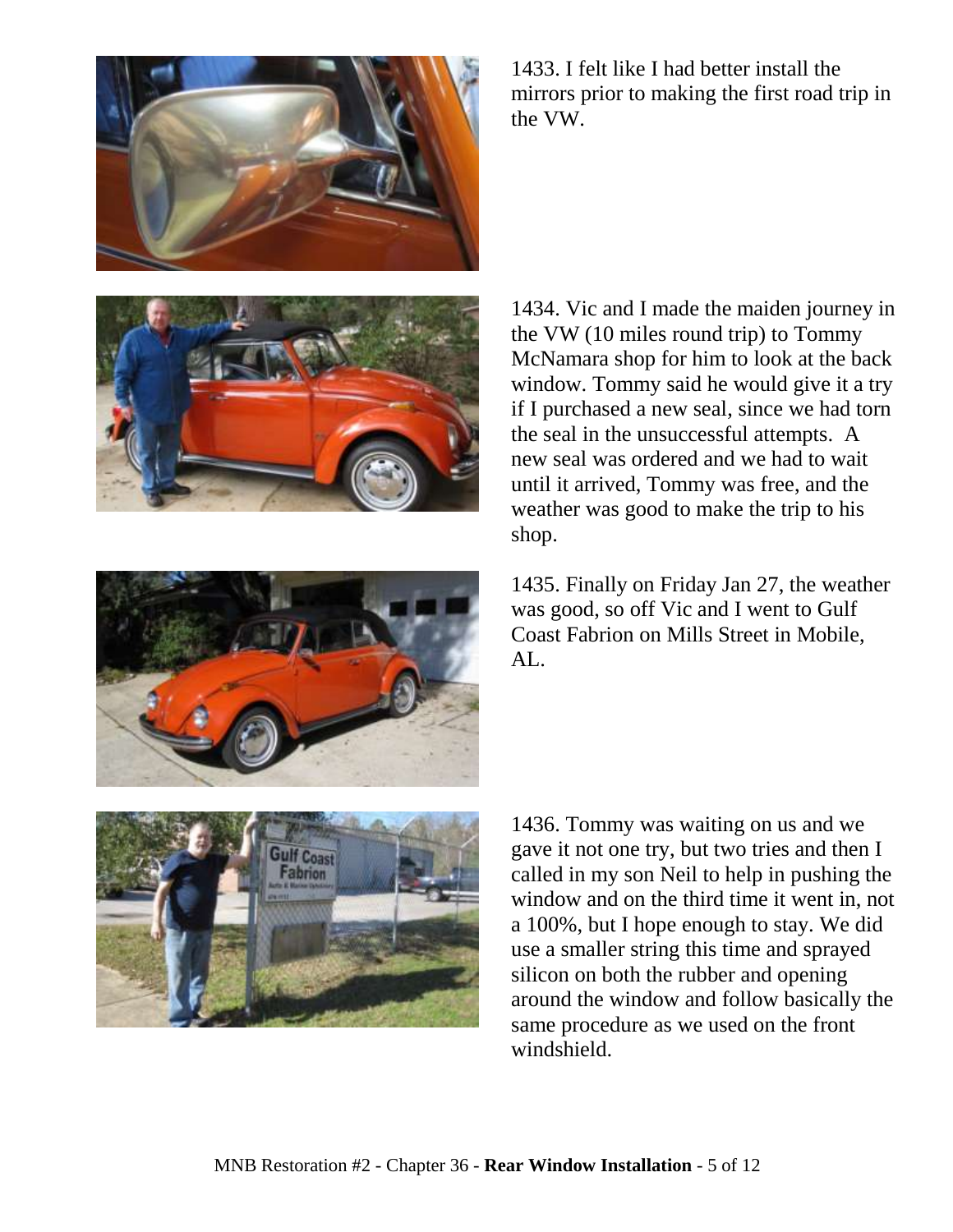

1437. I think the team was happier than I was but I can tell you, I was one happy person. Shown left to right, myself (Malcolm); Vic Diabin; Neil Beasley and Tommy McNamara owner of Gulf Coast Fabrion.

1438. The window is in! I am sure I will tweak it in few days, but for now I am doing nothing but praying that it stays in.

*Work on this section - 4 hours*

## **Window Seals**

1439. Attach stainless steel plate as shown on each side of body.

MNB Restoration #2 - Chapter 36 - **Rear Window Installation** - 6 of 12





1440. Attach stainless steel plates as shown on each side of body.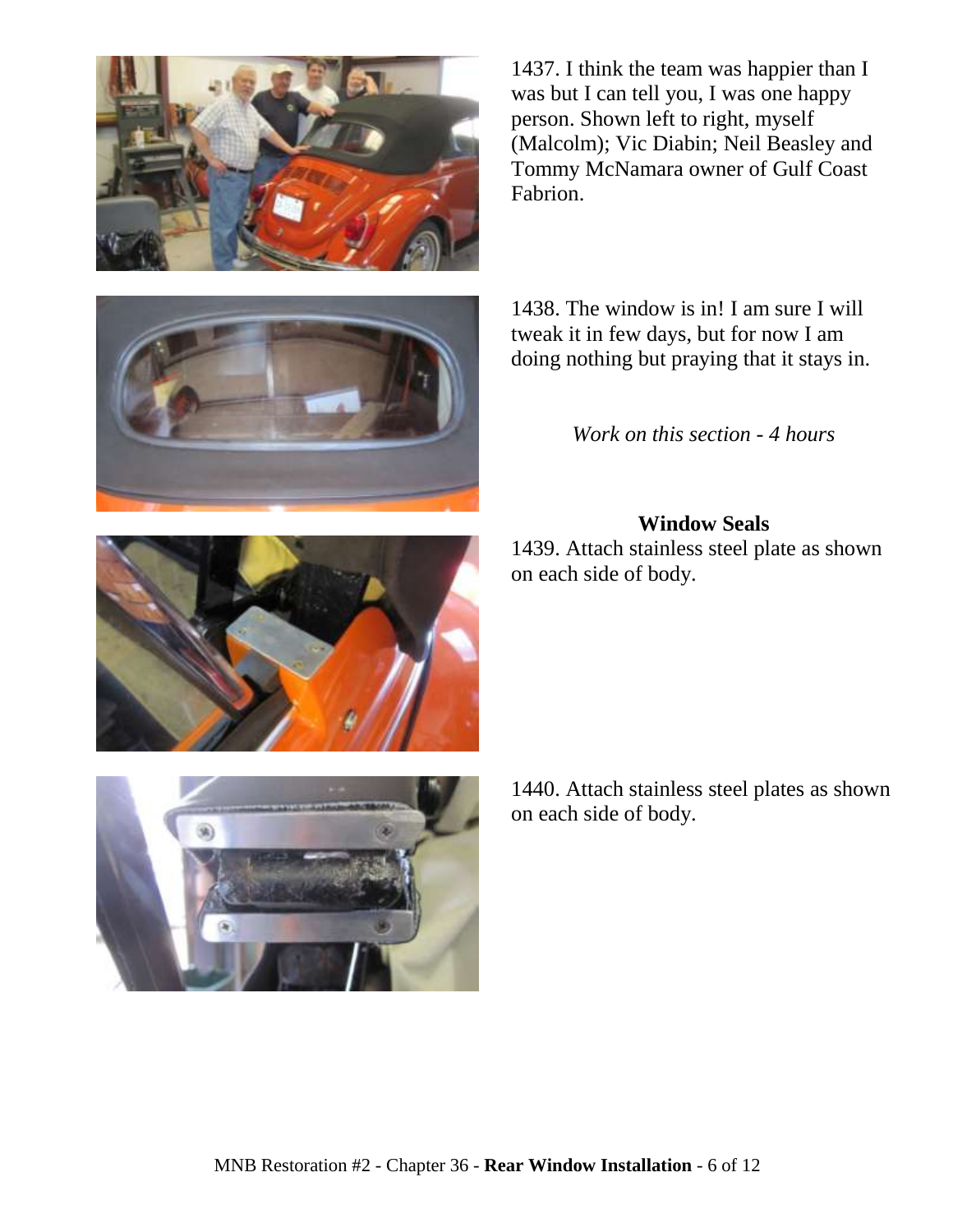





1442. Test fit the unit again on the front window frame and mark the location and angle to cut on the seal at the top and bottom. With a band saw cut the rubber seal as marked in the test fit.





1443. Install the seal on the front window frames, as shown in the detail at left, with #6 x 1/2" flat head stainless steel sheet metal screws. Make sure the rubber is orientated so that the window will make contact to the rubber flap seal in both directions when the door/window is shut, per the detail shown.

1444. For the right front window cut the rubber seal to length, insert the metal flange and tape seal it into position using the door window frame as a guide.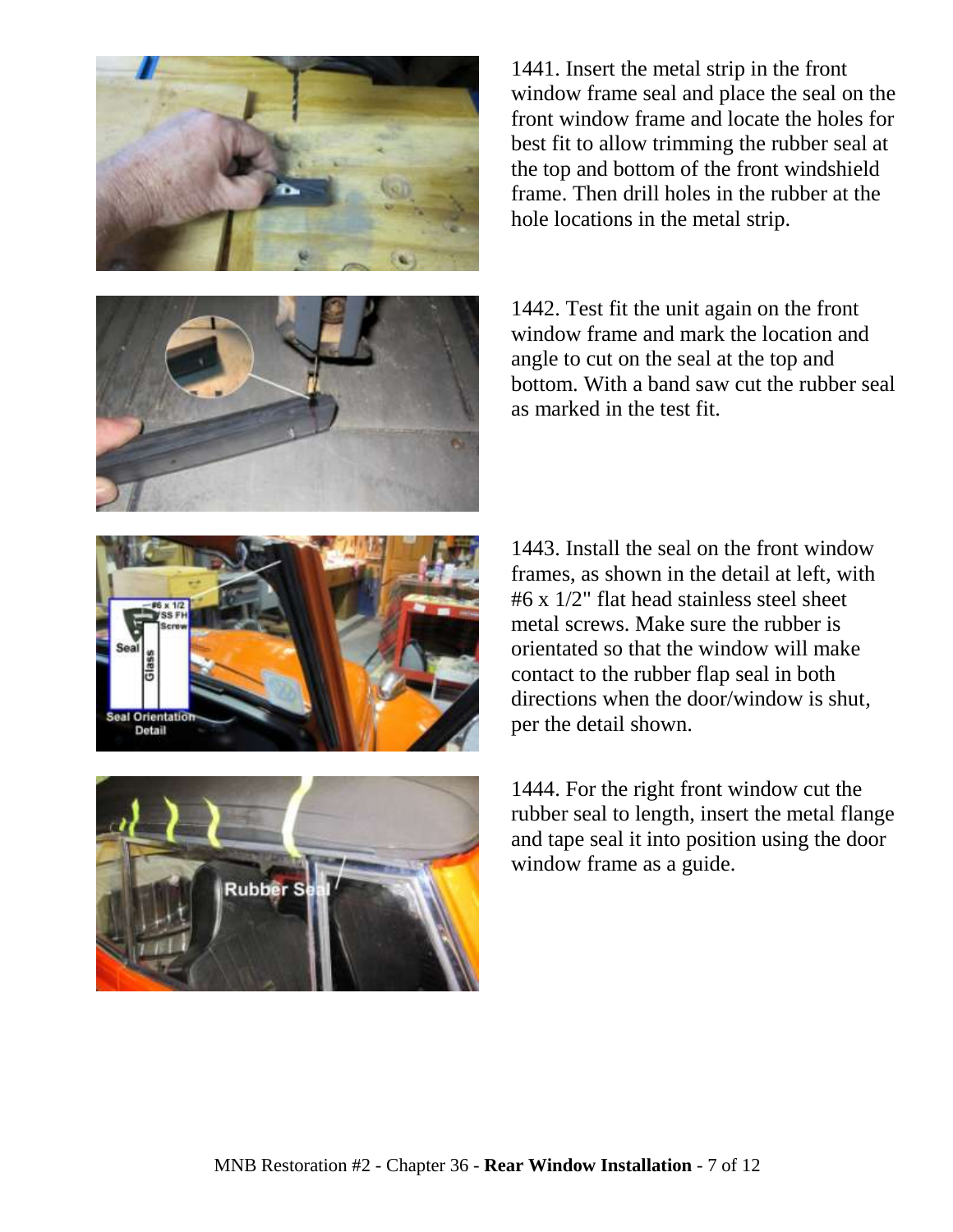



1448. Attach the rubber seal and backing plate to the frame with #6 x 3/4" Stainless steel screws.

*Work on this section - 3 hours*

1447. Re-install the metal attachment plate in the rubber, align the initial holes and drilling out the remaining holes to match the metal attachment plate.

1446. Remove the rubber and raise the top frame and layout the medal backing strip using the initial holes drills and drill the remaining holes into the metal frame.

1445. Using the existing holes in the metal insert, drill a couple of hoses through the metal insert and through the rubber seal into the frame and temporary install with a couple of screws.



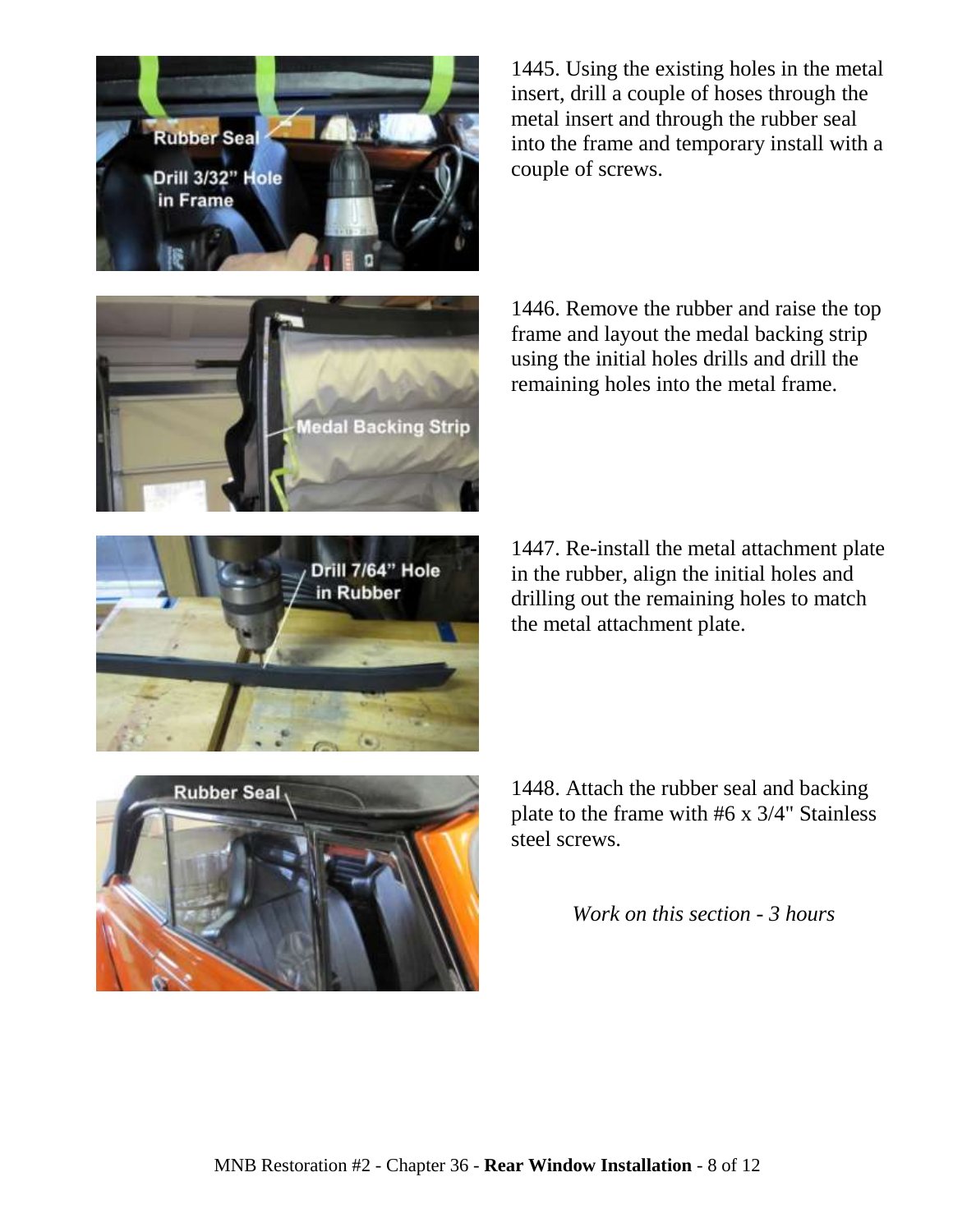



Long

Stainless Steel Screws 6 x 3/4"

1449. Some of the screws would not hold, so I used brass screws with nuts (#6 x 32 x 3/4" long), as shown.

1450. Use the same steps for the middle seal.





1452. Right side window/top seal completed. *Work on this section - 2 hours*

Repeat the same steps to complete the 3 seals on the driver side.

*Work on this section - 5 hours*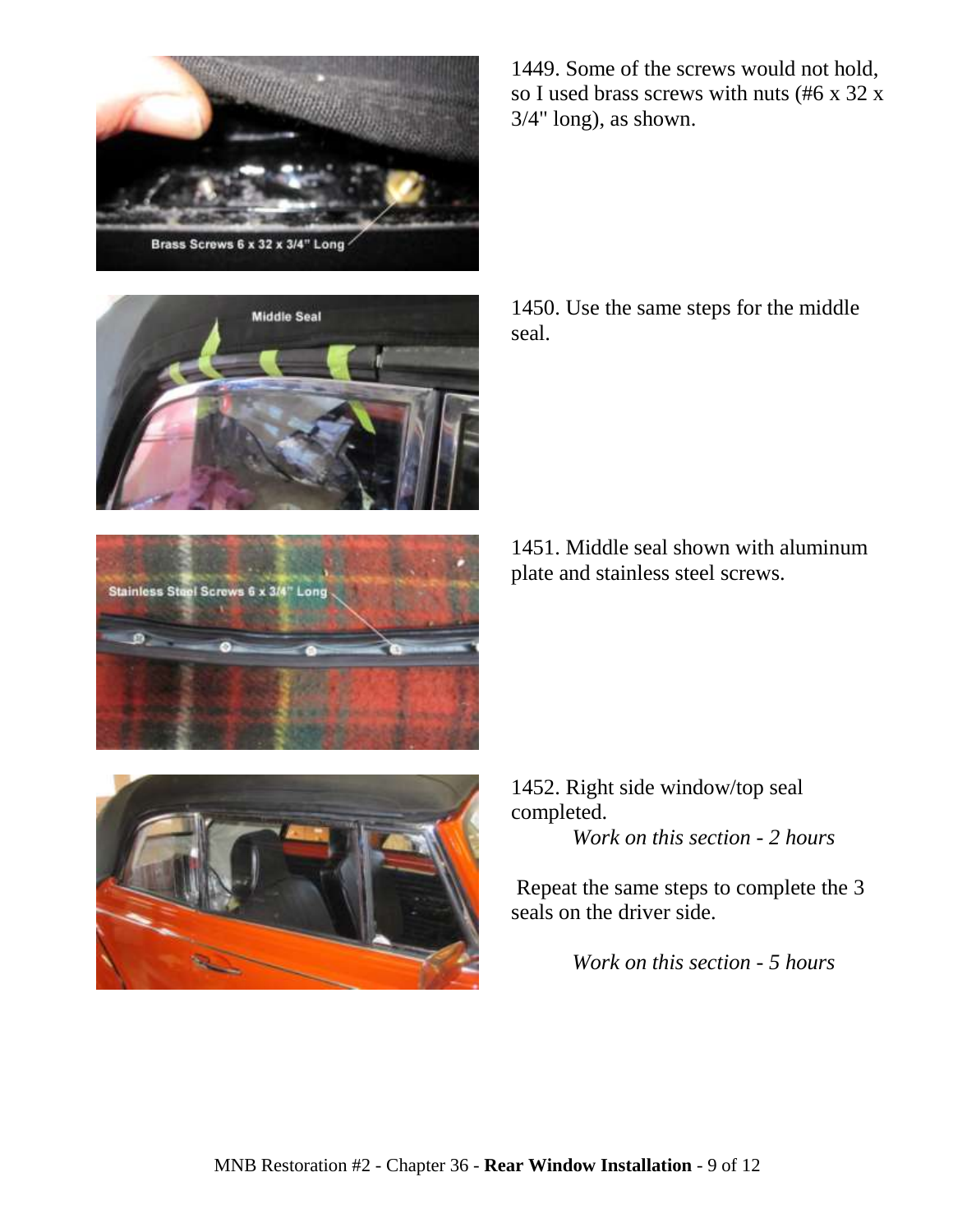

1453. Use the old bow seal as a pattern to cut out the pin locations on the new bow seal.

1454. Trial fit the seal on the new top.

1455. With the drill press, drill the holes in the front bow seal rubber.





1456. Position the seal as shown in the blow up detail and attach the seal to the bow front with #6 x 3/4" stainless steel screws.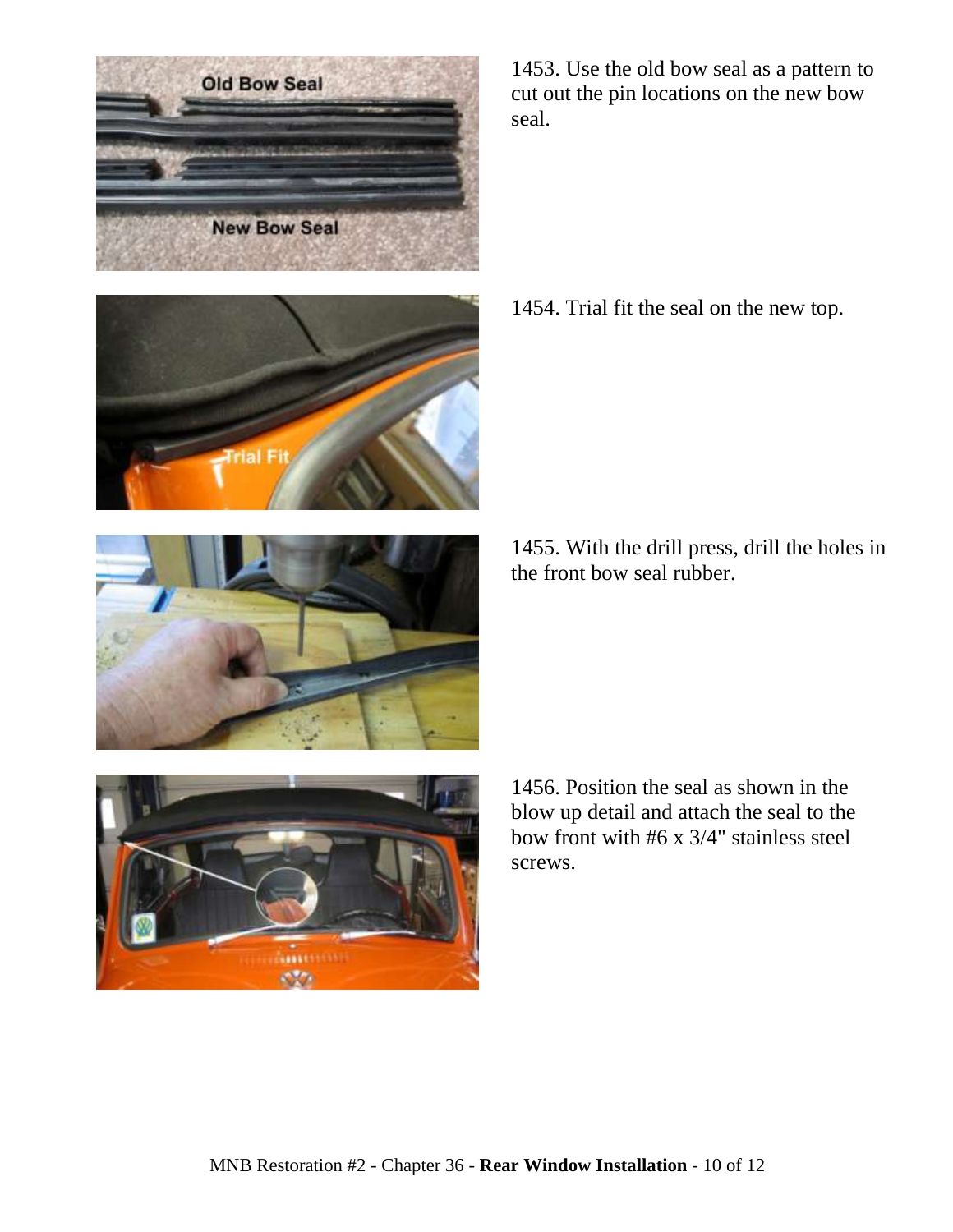



1457. From inside the car over the front windshield, pull the top flap tight.

1458. While holding the top flap tight, add copper tacks in the bow, as shown.

1459. Add several copper tacks as shown



1460. Drill pilot holes for the attachment screws and add the fascia cover, as shown.